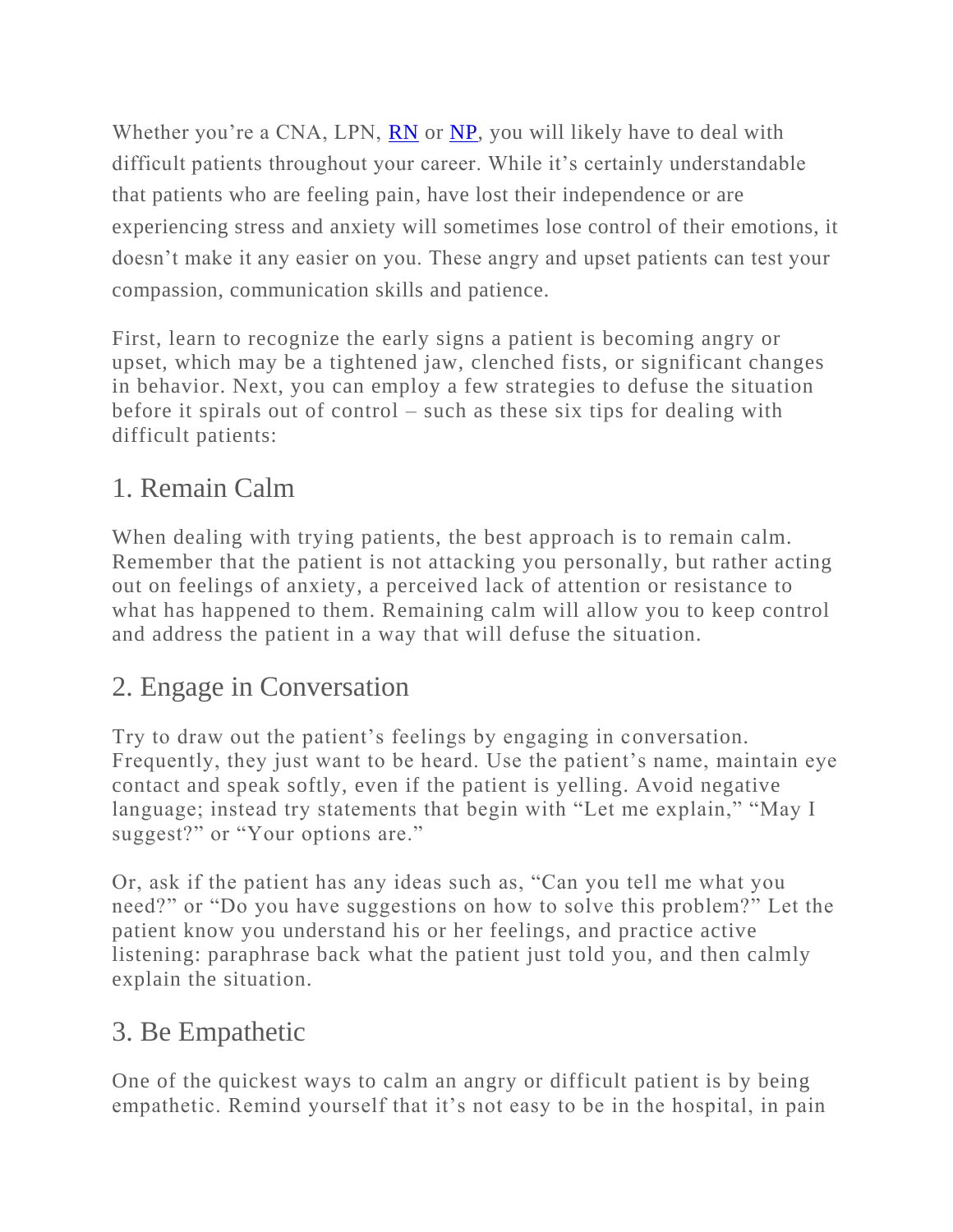and away from loved ones. Rather than being defensive, treat all patients with respect. Tell them you understand how upsetting the situation must be. Demonstrate that you care about them, are interested in them and that they are important to you.

## 4. Avoid Arguing

Upset patients may try to pull you into an argument. While you are completely entitled to voice your opinion, it's important to do so respectfully. Instead of explaining why they are not getting the attention they want, or why their medications were late, simply apologize and reassure the patient that you will take care of it.

## 5. Set Boundaries

When it comes to difficult patients who make seemingly endless or unreasonable demands, a useful approach is to set limits. Let them know you will check on them again in 15 minutes or a half hour, and then follow through. In some situations, you'll need to set boundaries to keep yourself safe. Doing so can help avoid escalating anger.

## 6. Shake it Off

After an unpleasant interaction with a difficult patient, it's normal to fe el upset or angry. Take a moment to let those feelings go, so your whole day isn't ruined. Take a deep, cleansing breath and as you exhale, let out all the stress and anger. Remind yourself that nursing is not easy, but you have the strength and skill to handle whatever difficulties come your way. Acknowledge that this will pass, and that you'll feel much better if you shake it off.

## Difficult Patients are Part of Nursing

While it's not the best aspect of the [Home](https://www.jacksonvilleu.com/blog/nursing/nursing-profession-today/) Healthcare , difficult patients are unavoidable. But they don't have to bring you down. Just follow these six tips, and you'll soon be handling even the most exasperating patients with empathy and professionalism.